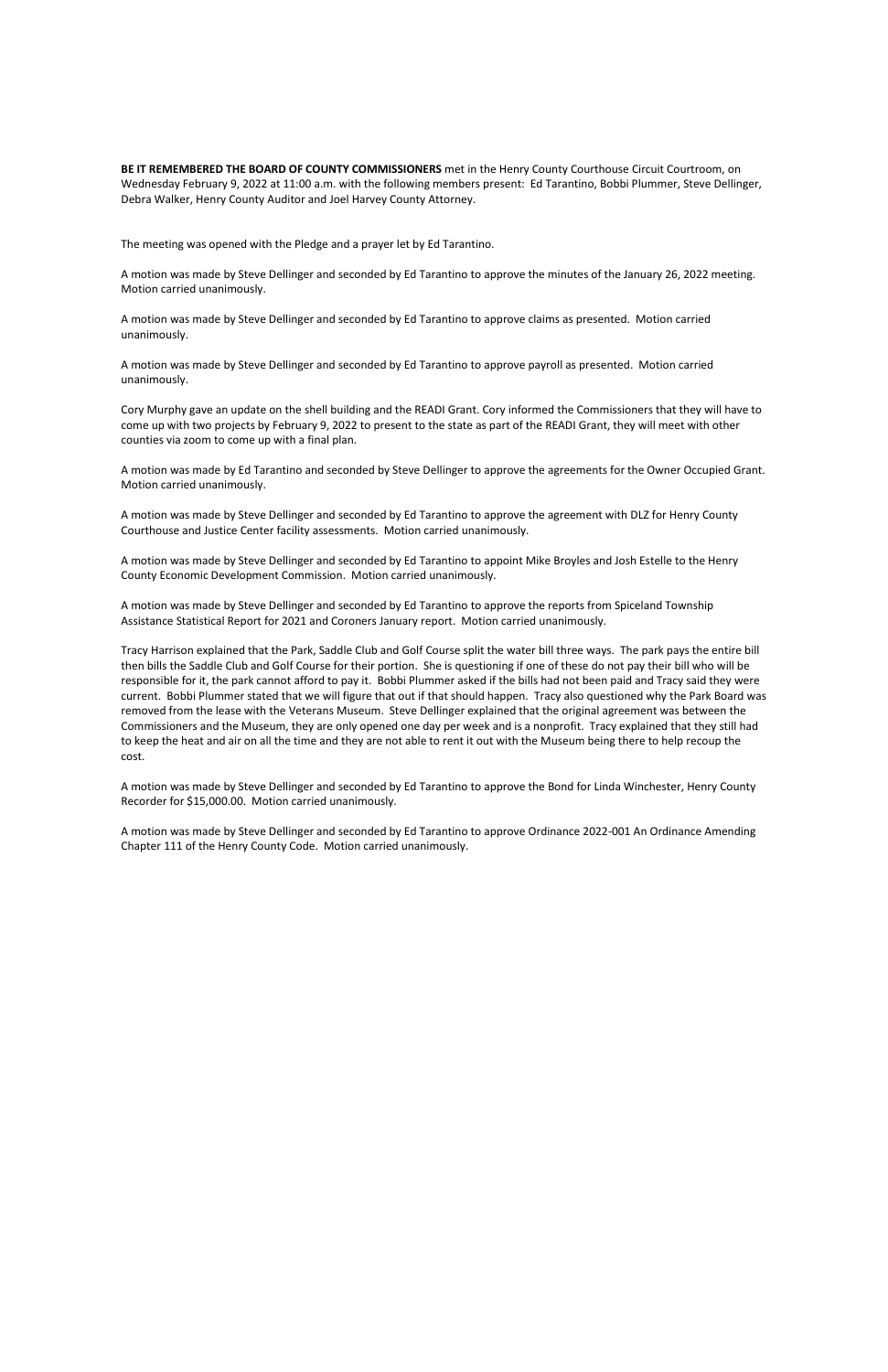## ORDINANCE NO. 3033-001

## AN ORDINANCE AMENDING CHAPTER 111 OF THE HENRY COUNTY CODE

WHEREAS, Henry County has enacted Chapter 111 of the Henry County Code which regulates weights and measuring devices utilized within Henry County; and,

WHEREAS, Henry County believes that Chapter 111 should be amended.

## NOW THEREFORE BE IT ORDAINED:

The following definitions are added to §111.01: 1.

DEVICE: Any scale, weighing device (digital or analog), fuel dispenser, metering device, or indicator (terminal/head unit);

OWNER: The owner of a device;

OPERATOR: Any person who operates a device;

PERSON: An individual, partnership, corporation, limited liability company, limited liability partnership, association, or other entity.

SERVICE TECHNICIAN: Any person engaged in the buying, selling, repairing, replacing, or placing any device into service.

SEAL: Lead wire, zip-ties, locks, stickers, or other item used to affix or join two (2) or more things together so as to prevent the items from coming apart or to prevent the passage of any matter or substance between the items.

ELECTRONIC SEAL: A piece of data attached to an electronic document or other data, which ensures data origin and integrity.

AUDIT TRAIL: A electronic count or information record of the changes to the values of the calibration or configuration perimeters of a device.

 $2.$ Section 111.04 INSTRUMENT REPAIR AND INSTALLATION shall be amended to read as follows:

A. All owners or operators of an instrument or device shall inform the County Inspector that an instrument or device has been repaired or installed and provide the County Inspector with the location of said instrument prior to that instrument being placed into service. The County Inspector shall thereafter certify its accuracy and affix a security seal or annual approval seal. An owner or operator shall notify the County Inspector at least forty- eight (48) hours prior to the date that the owner or operator intends to place the device or instrument into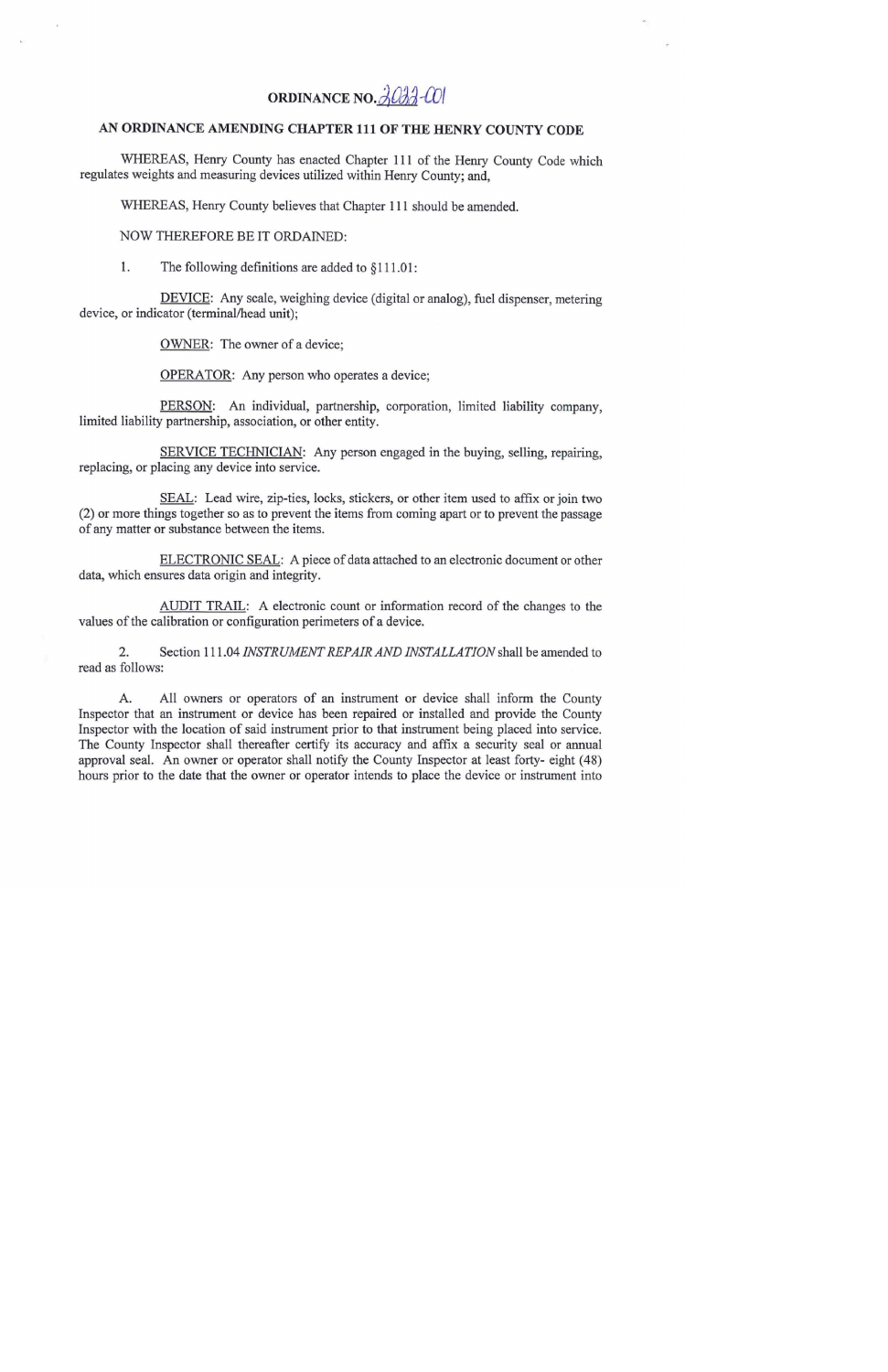service. The owner or operator must be present onsite when the device or instrument is inspected and calibrated by County Inspector.

Any instrument or device, which is accessible for use by the public, that is security **B.** sealed by the County Inspector or otherwise marked by the County Inspector as being inoperable or unable to be used, shall be repaired and placed into service within seven (7) days after being sealed or marked as unable to be used. The owner or operator of an instrument or device must permanently remove the instrument or device if it is not repaired and placed into service within seven (7) days after being sealed or marked as unable to be used by the County Inspector, or alternatively must notify the County Inspector in writing of the inability to have the device repaired and placed into service within the time required by this paragraph within seven (7) days after the instrument or device is security sealed or marked as unable to be used. Upon receipt of a timely notification of the inability to have the device or instrument repaired and placed into service within the time required by this paragraph, the owner or operator shall have an additional period of time, not to exceed twenty-one (21) days, to repair and place the device or instrument into service.

3. A new §111.09 entitled FUEL STORAGE TANKS shall be added and shall read as follows:

All underground fuel storage tanks, which are located on a property open to the А. public for the purpose of purchasing fuel, must have a visible lid that is painted in a color indicating the type of fuel held in the storage tank. A color-coded chart that identifies the type of fuel contained in each underground storage tank must be placed in an open and conspicuous site on the property.

Any fuel storage tank containing kerosene, which is located on property that is open **B.** for to public for the purchase of fuel, must be secured with a "K-1 lock".

- C Any person that violates this section shall be fined \$200.00.
- 4. §111.06 (F) shall be amended to read as follows:

A person who violates this section shall be fined \$200.00. A person who violates the paragraph (E) of this section shall be fined \$400.00.

5. § 111.09 (A) shall be amended to read as follows:

The County Inspector may issue a citation to any person that violates the provisions of this Chapter, which shall be written on a ticket or other form, and kept on file in the County Office of Weights and Measures. If the owner and operator of a device or instrument that is utilized, operated or maintained in contravention of this Chapter are different persons, the owner and operator shall be jointly and severally responsible for any violation of this Chapter.

6. A new §111.10 entitled *AUDIT TRAIL* shall be added and shall read as follows: